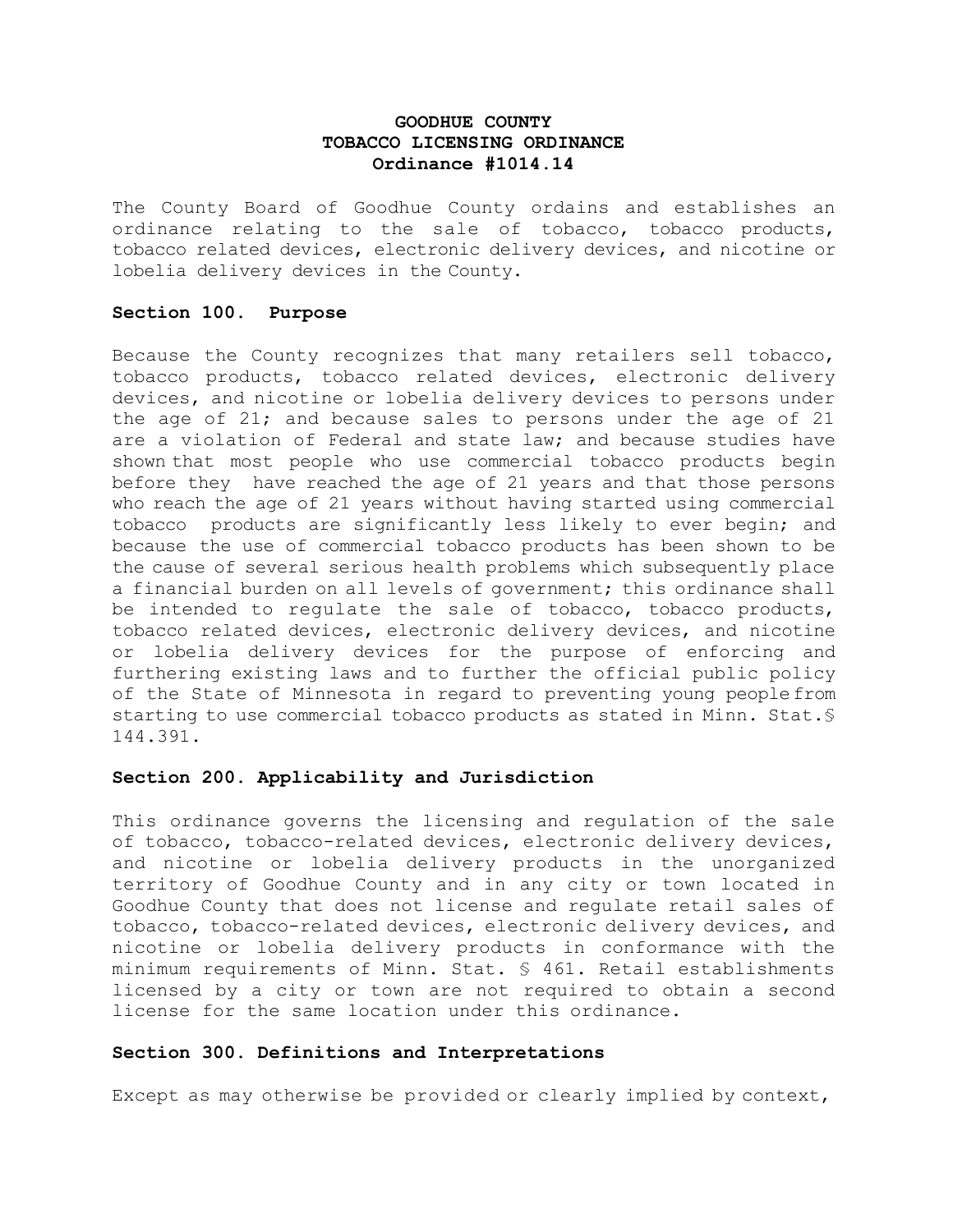all terms shall be given their commonly accepted definitions. The singular shall include the plural and the plural shall include the singular. The masculine shall include the feminine and neuter, and vice-versa. The term "shall" means mandatory and the term "may" means permissive. The following terms shall have the definitions given to them:

Subd. 1 Child-resistant Packaging. "Child-resistantpackaging" shall mean packaging that meets the definition set forth in Code of Federal Regulations, title 16, section 1700.15(b), as in effect on January 1, 2015, and was tested in accordance with the method described in Code of Federal Regulations, title 16, section 1700.20, as in effect on January 1, 2015.

Subd. 2 Compliance Checks. "Compliance Checks" shall mean the system the County uses to investigate and ensure that those authorized to sell licensed products are following and complying the requirements of this ordinance. Compliance checks involve the use of persons under the age of 21 who purchase or attempt to purchase licensed products. Compliance checks may be conducted by the county or other units of government for educational, research, and training purposes or for investigating or enforcing federal, state, or local laws and regulations relating to licensed products.

Subd. 3 Electronic Delivery Device. "Electronic delivery device" shall mean any product containing or delivering nicotine, lobelia, or any other substance, whether natural or synthetic, intended for human consumption though inhalation of aerosol or vapor from the product. Electronic delivery device shall include any component part of such a product whether or not sold separately. Electronic delivery device shall not include any product that has been approved or otherwise certified by the United States Food and Drug Administration for legal sales for use in tobacco cessation treatment or other medical purposes, and is being marketed and sold solely for that approved purpose.

Subd. 4 Indoor Area. "Indoor area" shall mean all space between a floor and a ceiling that is bounded by walls, doorways, or windows, whether open or closed, covering more than 50 percent of the combined surface area of the vertical planes constituting the perimeter of the area. A wall includes any retractable divider, garage door, or other physical barrier, whether temporary or permanent. A standard window screen (0.011 gauge with an eighteen (18) by sixteen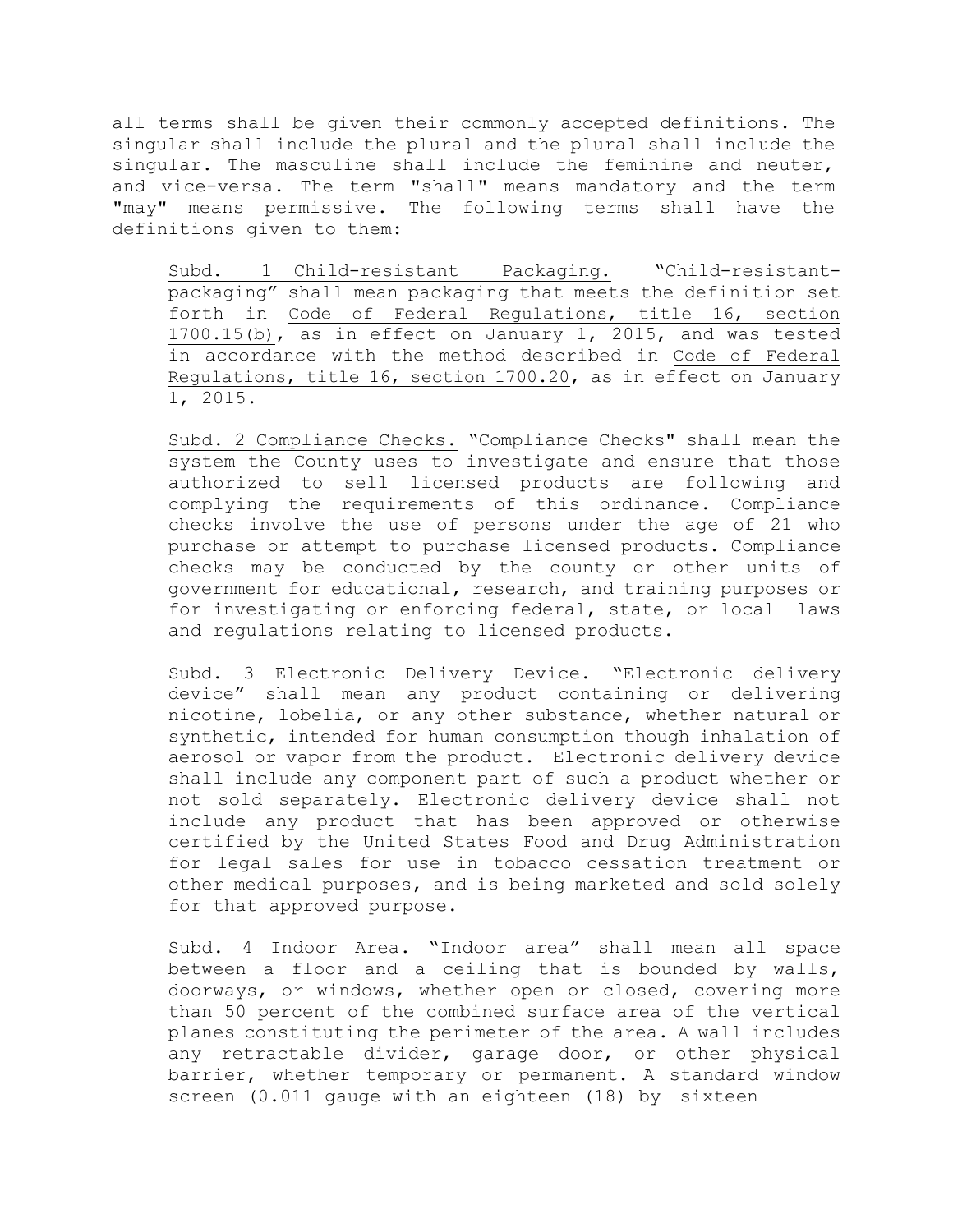(16) mesh count) is not considered a wall.

Subd. 5 Licensed Products. "Licensed Products" shall mean any tobacco or tobacco product, tobacco related device, electronic delivery device, or nicotine or lobelia delivery product.

Subd. 6 Loosies. "Loosies" shall mean the common term used to refer to single cigarettes, cigars, and any other licensed products that have been removed from their original retail packaging and offered for sale. LOOSIES does not include premium cigars that are hand-constructed, have a wrapper made entirely from whole tobacco leaf, and have a filler and binder made entirely of tobacco, except for adhesives or other materials used to maintain size, texture, or flavor.

Subd. 8 Moveable Place of Business. "Moveable Place of Business" shall refer to any form of business operated out of a kiosk, truck, van, automobile, or other type of vehicle or transportable shelter and not a fixed address store front or other permanent type of structure authorized for sales transactions.

Subd. 9 Nicotine or Lobelia Delivery Device. "Nicotine or lobelia delivery device" shall mean any product containing or delivering nicotine or lobelia intended for human consumption, or any part of such a product, that is not tobacco as defined in this section, not including any product that has been approved or otherwise certified for legal sale by the United States Food and Drug Administration for tobacco use cessation, harm reduction, or for other medical purposes, and is being marketed and sold solely for that approved purpose.

Subd. 10 Retail Establishment. "Retail Establishment" shall mean any place of business where licensed product area available for sale to the general public. Retail establishments shall include, but not be limited to grocery, tobacco products shops, convenience stores, gasoline service stations, bars, and restaurants.

Subd. 11 Sale. A "sale" shall mean any transfer of goods for money, trade, barter, or other consideration.

Subd. 12 Self-Service Merchandising. "Self-Service Merchandising" shall mean the open display of licensed products in a retail establishment in any manner where any person has access to the licensed products without the assistance or intervention of the licensee or the licensee's employee and where a physical exchange of the licensed product from the licensee or the licensee's employee to the customer is not required in order to access the licensed products.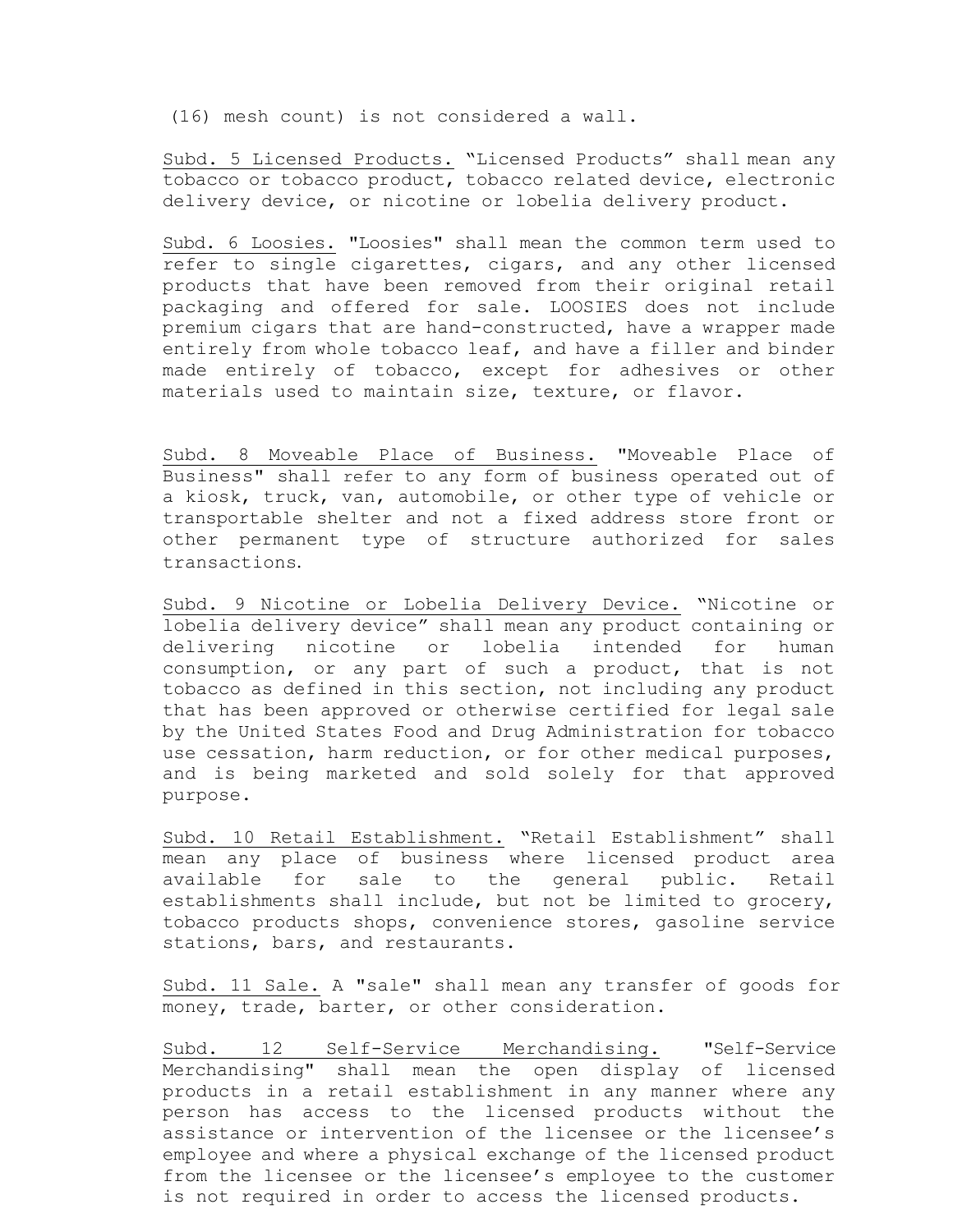Subd. 13 Smoking. "Smoking" shall mean inhaling or exhaling smoke from any lighted or heated cigar, cigarette, pipe, or any other lighted or heated product, containing, made, or derived from nicotine, tobacco, marijuana, or other plant, whether natural or synthetic that is intended for inhalation. Smoking shall also mean carrying or using an activated electronic delivery device.

Subd. 14 Tobacco. "Tobacco" shall mean any product containing, made, or derived from tobacco that is intended for human consumption, whether chewed, smoked, absorbed, dissolved, inhaled, snorted, sniffed, or ingested by any other means, or any component, part, or accessory of a tobacco product including but not limited to cigarettes; cigars; cheroots; stogies; perique; granulated, plug cut, crimp cut, ready rubbed, and other smoking tobacco; snuff; snuff flour; cavendish; plug and twist tobacco; fine cut and other chewing tobaccos; shorts; refuse scraps, clippings, cuttings and sweepings of tobacco; and other kinds and forms of tobacco. TOBACCO does not include any product that has been approved by the U.S. Food and Drug Administration for sale as a tobaccocessation product, as a tobacco-dependence product, or for other medical purposes, and is being marketed and sold solely for such an approved purpose.

Subd. 15 Tobacco Related Devices. "Tobacco related devices" shall mean any rolling papers, wraps, pipes, ashtrays, or other device intentionally designed or intended to be used with tobacco products. Tobacco related devices shall include components of tobacco related devices or tobacco products, which may be marketed or sold separately. Tobacco related devices may or may not contain tobacco.

Subd. 16 Vending Machine. "Vending Machine" shall mean any mechanical, electric or electronic, or other type of device, which dispenses licensed products upon the insertion of money, tokens, or other form of payment directly into the machine by the person seeking to purchase licensed products.

#### **Section 400. License.**

No person shall sell or offer to sell any licensed product without first having obtained a license to do so from the County. Persons or retail establishments validly licensed by a town or city to sell licensed products in compliance with Minn. Stat. § 461, are not required to obtain a second license for the same location under this ordinance.

Subd. 1 Application. An application for a license to sell licensed products shall be made on a form provided by the County. The application shall contain the full name of the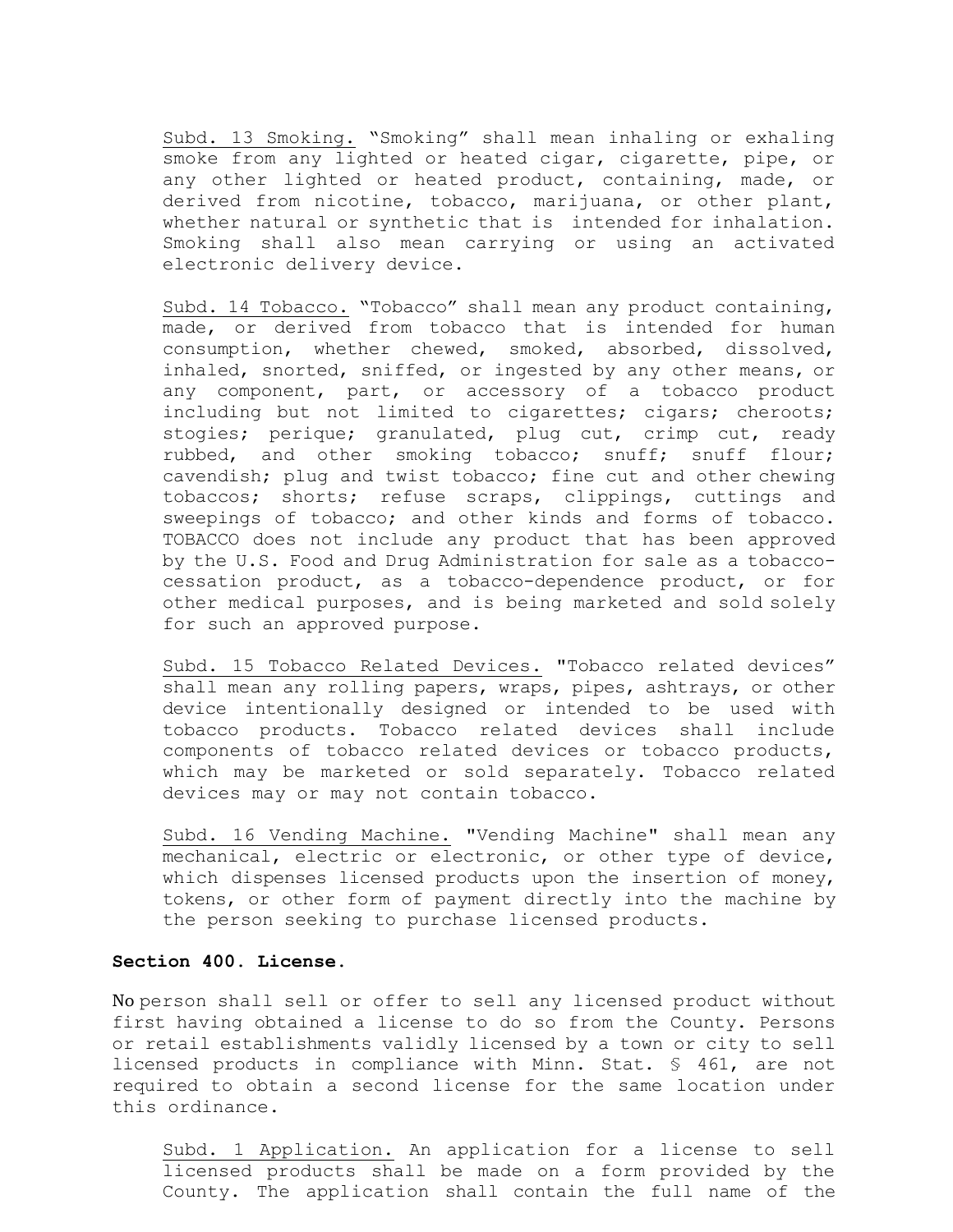applicant, the applicant's residential and business addresses and telephone numbers, the name of the business for which the license is sought, and any additional information the County deems necessary. A completed application shall be filed with the County Administrator for action at the next regularly scheduled County Board meeting. If the County Administrator shall determine that an application is incomplete, he or she shall return the application to the applicant with notice of the information necessary to make the application complete.

Subd. 2 Action. The County Board may either approve or deny the license, or it may delay action for such reasonable period of time as necessary to complete any investigation of the application or the applicant it deems necessary. If the County Board shall approve the license, the County Administrator shall issue the license to the applicant. If the County Board denies the license, notice of the denial shall be given to the applicant along with notice of the applicant's right to appeal the decision.

Subd. 3 Term. All licenses issued under this ordinance shall be valid for one calendar year from the date of issue.

Subd. 4 Revocation or Suspension. Any license issued under this ordinance may be revoked or suspended as provided in the Violations and Penalties section of this ordinance.

Subd. 5 License Not Transferable. All licenses issued under this ordinance shall be valid only on the premises for which the license was issued and only for the person to whom the license was issued. No transfer of any license to another location or person shall be allowed.

Subd. 6 Moveable Place of Business. No license shall be issued to a moveable place of business. Only fixed location businesses shall be eligible to be licensed under this ordinance.

Subd. 7 Display. All licenses shall be posted and displayed in plain view of the general public on the licensed premise.

Subd. 8 Renewals. The renewal of a license issued under this section shall be handled in the same manner as the original application. The request for a renewal shall be made at least thirty days but no more than sixty days before the expiration of the current license. The issuance of a license issued under this ordinance shall be considered a privilege and not an absolute right of the applicant and shall not entitle the holder to an automatic renewal of the license.

Subd. 9 Smoking. Smoking is not be permitted and no person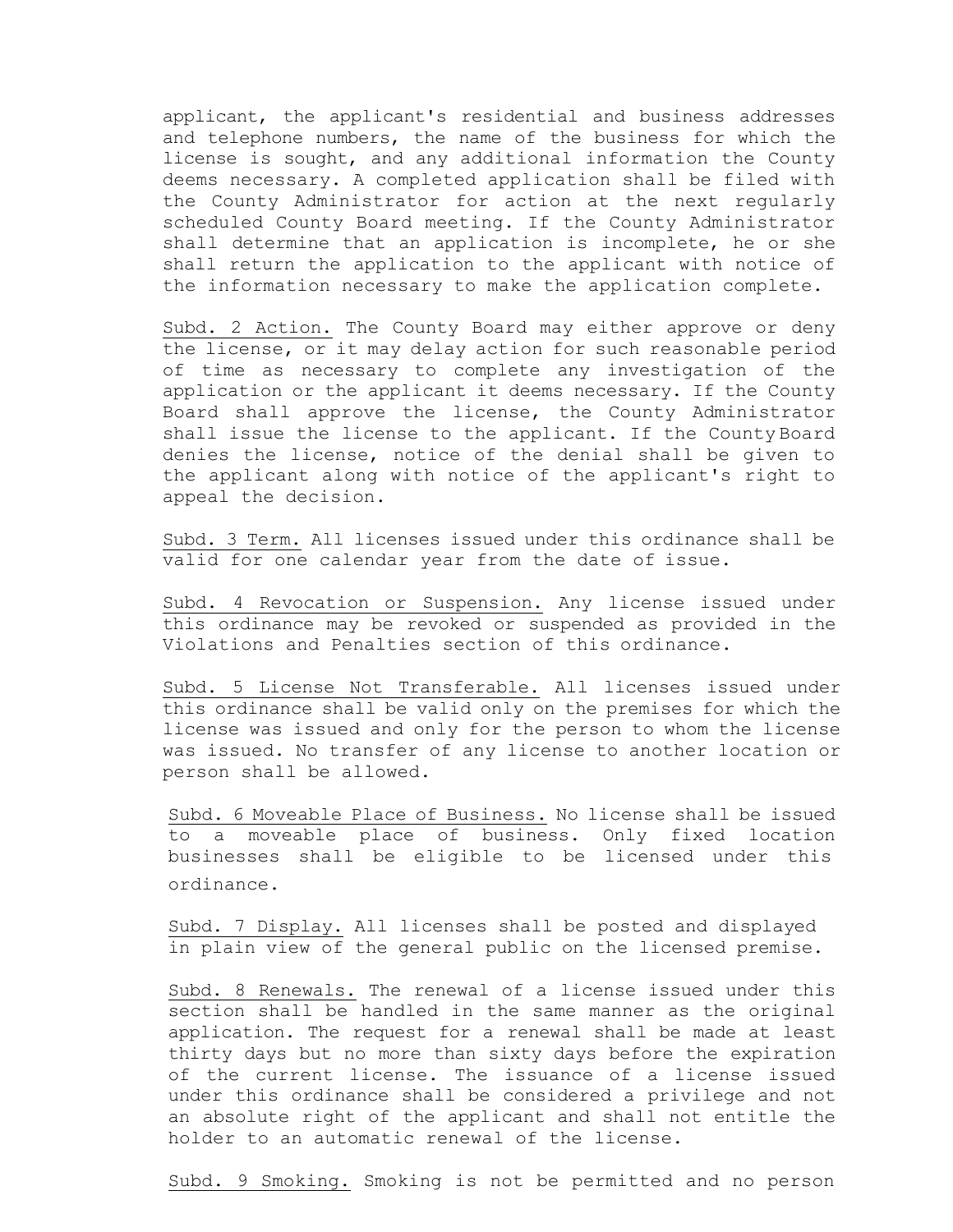shall smoke within the indoor area of any establishment with a retail tobacco license.

Subd. 10 Sampling. No person shall distribute samples of any licensed product free of charge or at nominal cost. The distribution of licensed products as a free donation is prohibited.

## **Section 500. Fees.**

No license shall be issued under this ordinance until the appropriate license fee shall be paid in full. The fee for a license under this ordinance shall be set in accordance with a fee schedule adopted by the County Board. Said fee schedule may be amended from time to time by action of the County Board.

## **Section 600. Basis for Denial of License.**

The following shall be grounds for denying the issuance or renewal of a license under this ordinance:

Subd. 1. The applicant or proposed licensee is under the age of 21 years.

Subd. 2. The applicant has been convicted within the past five years of any violation of a Federal, State, or local law, ordinance provision, or other regulation relating to licensed products.

Subd. 3. The applicant has had a license to sell licensed products suspended or revoked within the preceding twelve months of the date of application.

Subd. 4. The applicant fails to provide any information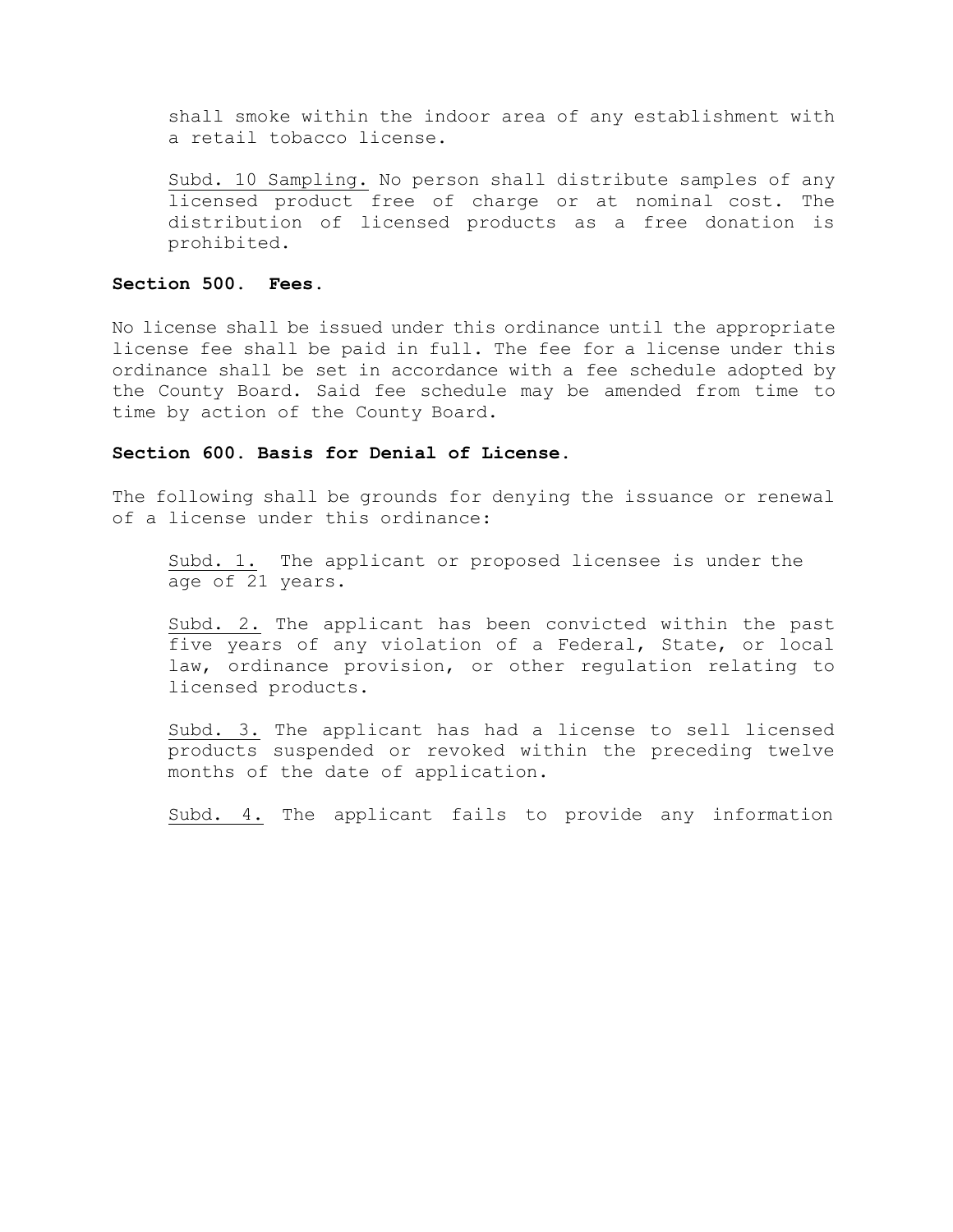required on the application, or provides false or misleading information.

Subd. 5. The applicant is prohibited by Federal, State, or other local law, ordinance, or other regulation, from holding such a license.

Except as may otherwise be provided by law, the existence of any particular ground for denial does not mean that the County must deny the license. If a license is mistakenly issued or renewed to a person, it shall be revoked upon the discovery that the person was ineligible for the license under this Section.

#### **Section 700. Prohibited Sales.**

It shall be a violation of this ordinance for any person to sell or offer to sell any licensed products:

Subd. 1. By means of loosies as defined in section 300.

Subd. 2. Containing opium, morphine, jimson weed, bella donna, strychnos, cocaine, marijuana, or other deleterious, hallucinogenic, toxic, or controlled substances except nicotine and other substances found naturally in tobacco or added as part of an otherwise lawful manufacturing process.

Subd. 3. By any other means, to any other person, or in any other manner or form prohibited by Federal, State, or other local law, ordinance provision, or other regulation.

#### **Section 800. Legal Age.**

No person shall sell any licensed product to any person under the age of 21.

Subd. 1. Age Verification. Licensees must verify by means of government-issued photographic identification containing the bearer's date of birth that the purchaser is at least 21 years of age. Verification is not required for a person over the age of 30. That the person appeared to be 30 years of age or older does not constitute a defense to a violation of this subsection.

Subd. 2. Signage. Notice of the legal sales age, age verification requirement, and possible penalties for underage sales must be posted prominently and in plain view at all times at each location where licensed products are offered for sale. The required signage, which will be provided to the licensee by the county, must be posted in a manner that is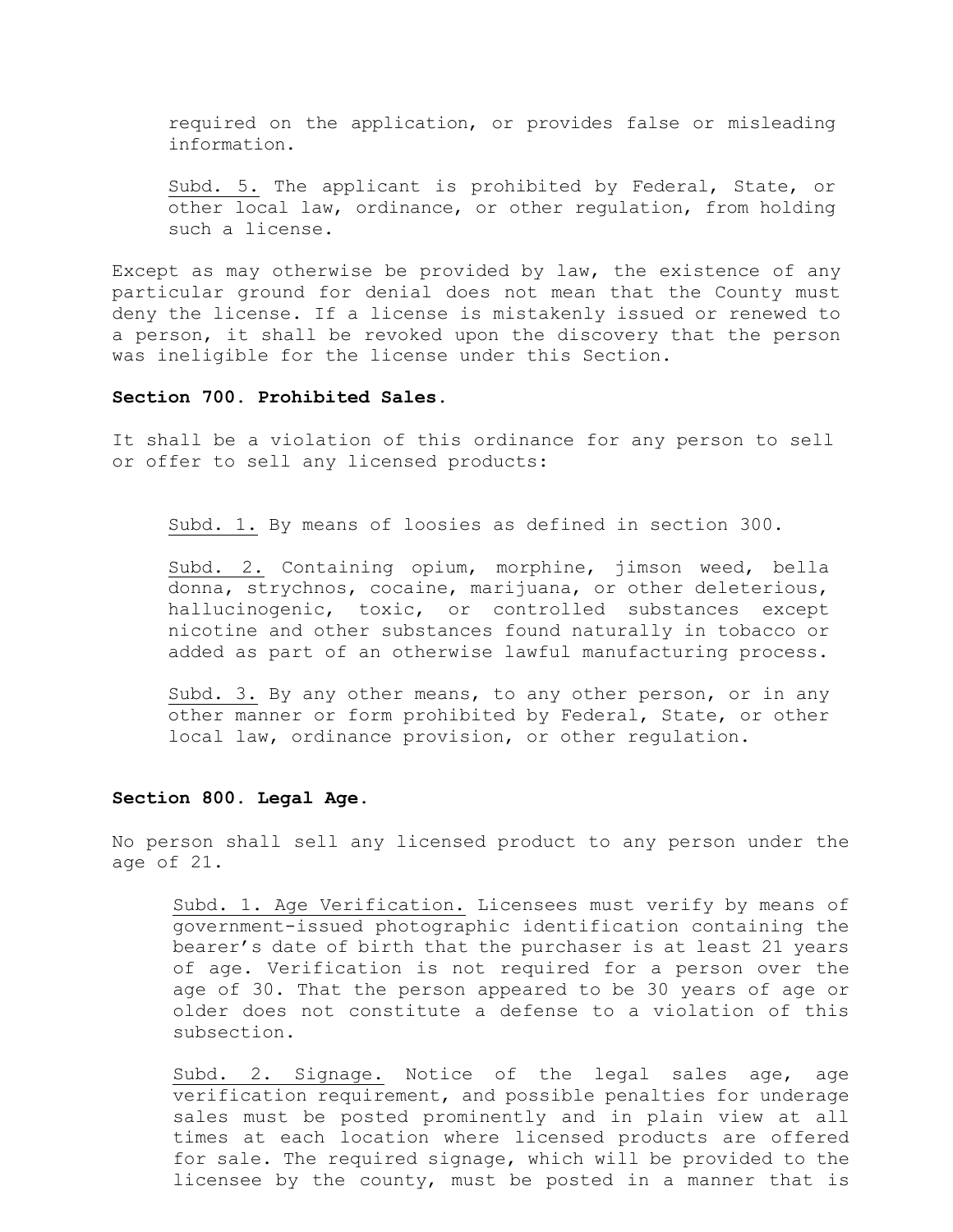clearly visible to anyone who is or is considering making a purchase.

## **Section 900. Vending Machines.**

It shall be unlawful for any person licensed under this ordinance to allow the sale of licensed products by the means of a vending machine unless persons under the age of 21 are at all times prohibited from entering the licensed establishment.

### **Section 1000. Self-Service Sales.**

It shall be unlawful for a licensee under this ordinance to allow the sale of licensed products by means of self-service displays. All licensed products must be stored behind the sales counter, in a locked case, in a storage unit, or in another area not freely accessible to the general public. Any retailer selling licensed products at the time this ordinance is adopted must comply with this section within 90 days of the effective date of this ordinance.

### **Section 1100. Liquid Packaging.**

No person shall sell or offer to sell any liquid, whether or not such liquid contains nicotine, which is intended for human consumption and use in an electronic delivery device, in packaging that is not child-resistant. Upon request by the county, a licensee must provide a copy of the certificate of compliance or full laboratory testing report for the packaging used.

#### **Section 1200. Responsibility.**

All licensees under this ordinance shall be responsible for the actions of their employees in regard to the sale of licensed products on the licensed premises, and the sale of such an item by an employee shall be considered a sale by the license holder. Nothing in this section shall be construed as prohibiting the county from also subjecting the clerk to whatever penalties are appropriate under this Ordinance, State or Federal law, or other applicable law or regulation.

### **Section 1300. Compliance Checks and Inspections.**

All licensed premises shall be open to inspection by the local law enforcement, Goodhue County Sheriff's Department, the county or its designee during regular business hours. From time to time, but at least twice per year, the county shall conduct a compliance checks. In accordance with state law, the county will conduct a compliance check that involves the participation of a person at least 17 years of age, but under the age of 21 to enter the licensed premises to attempt to purchase licensed products. Prior written consent from a parent or guardian is required for any person under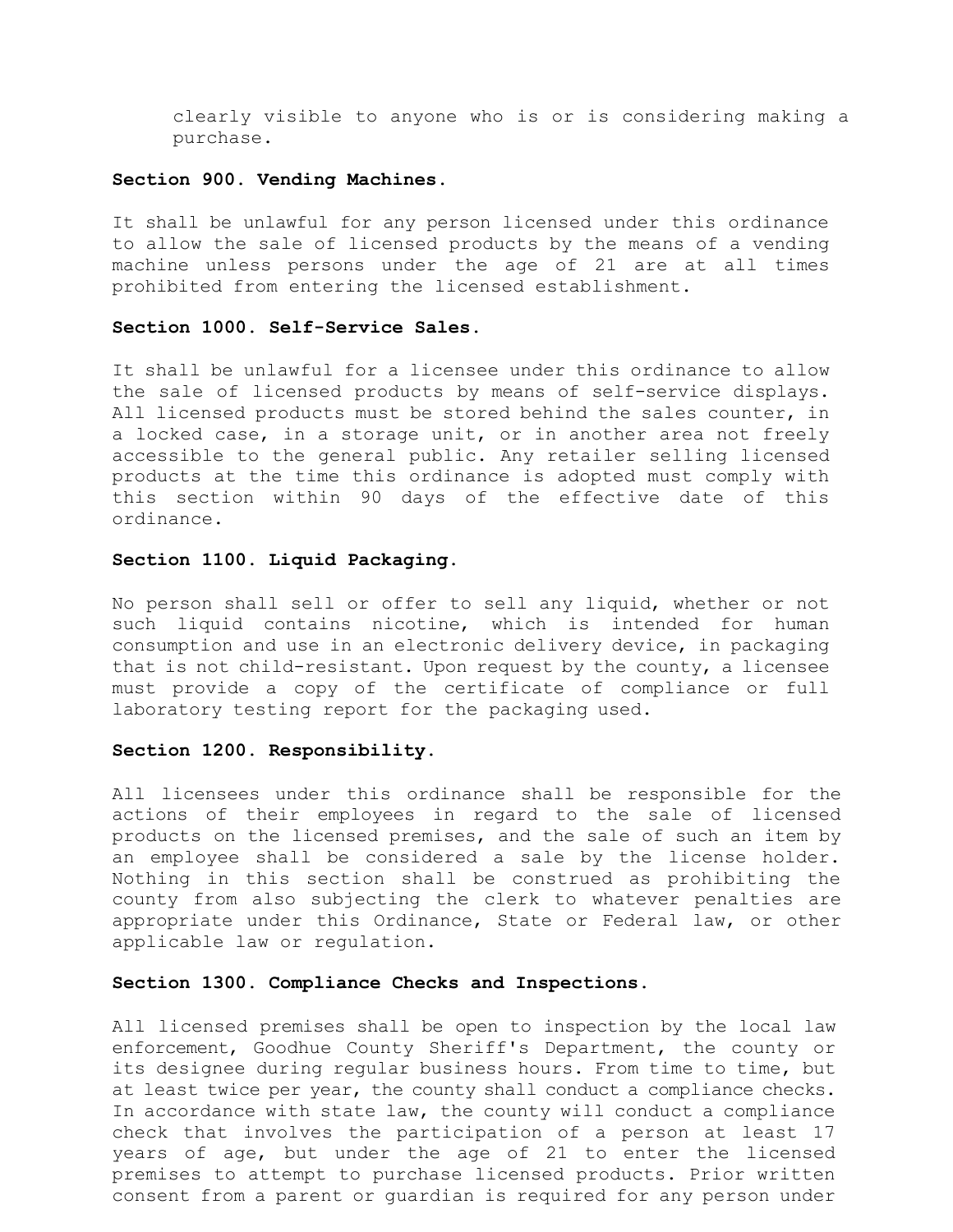the age of 18 to participate in a compliance check. Persons used for the purpose of compliance checks will be supervised by law enforcement or other designated personnel.

### **Section 1400. Violations.**

Subd. 1 Notice. Upon discovery of a suspected violation, the alleged violator shall be issued, either personally or by mail, a citation that sets forth the alleged violation, the penalty to be imposed, and which shall inform the alleged violator of his or her right to be heard on the accusation.

Subd. 2 Hearings. If a person accused of violating this ordinance so requests, a hearing shall be scheduled, the time and place of which shall be published and provided to the accused violator. A hearing must be requested within thirty (30) days of the issuance of a citation or it shall be deemed waived. The County Administrator or other designated County officer shall set the time and place for the hearing. Written notice of the hearing time and place shall be mailed or delivered to the accused violator at least 10 business days prior to the hearing.

Subd. 3 Hearing Officer. The County Board or other person(s) designated by the County Board shall serve as the hearing officer.

Subd. 4 Decision. A decision will be issued by the hearing officer within 10 business days of the hearing. If the hearing officer determines that a violation of this ordinance did occur, that decision, along with the hearing officers reasons for finding a violation and the penalty to be imposed under Section 1400 of this ordinance, shall be recorded in writing, a copy of which shall be provided to the accused violator by in-person delivery or mail as soon as practicable. Likewise, if the hearing officer finds that no violation occurred or finds grounds for not imposing any penalty, such findings shall be recorded and a copy provided to the acquitted accused violator by in-person delivery or mail as soon as practicable. The decision of the hearing officer is final, subject to an appeal as described in Subd. 5 of this section.

Subd. 5 Appeals. Appeals of any decision made by the hearing officer shall be filed, within thirty (30) days of the decision of the hearing officer, in the district court for the jurisdiction of the county in which the alleged violation occurred.

Subd. 6 Misdemeanor. Any person over the age of 21 years or retailer who violates any of the provisions of this ordinance may be subject to a misdemeanor.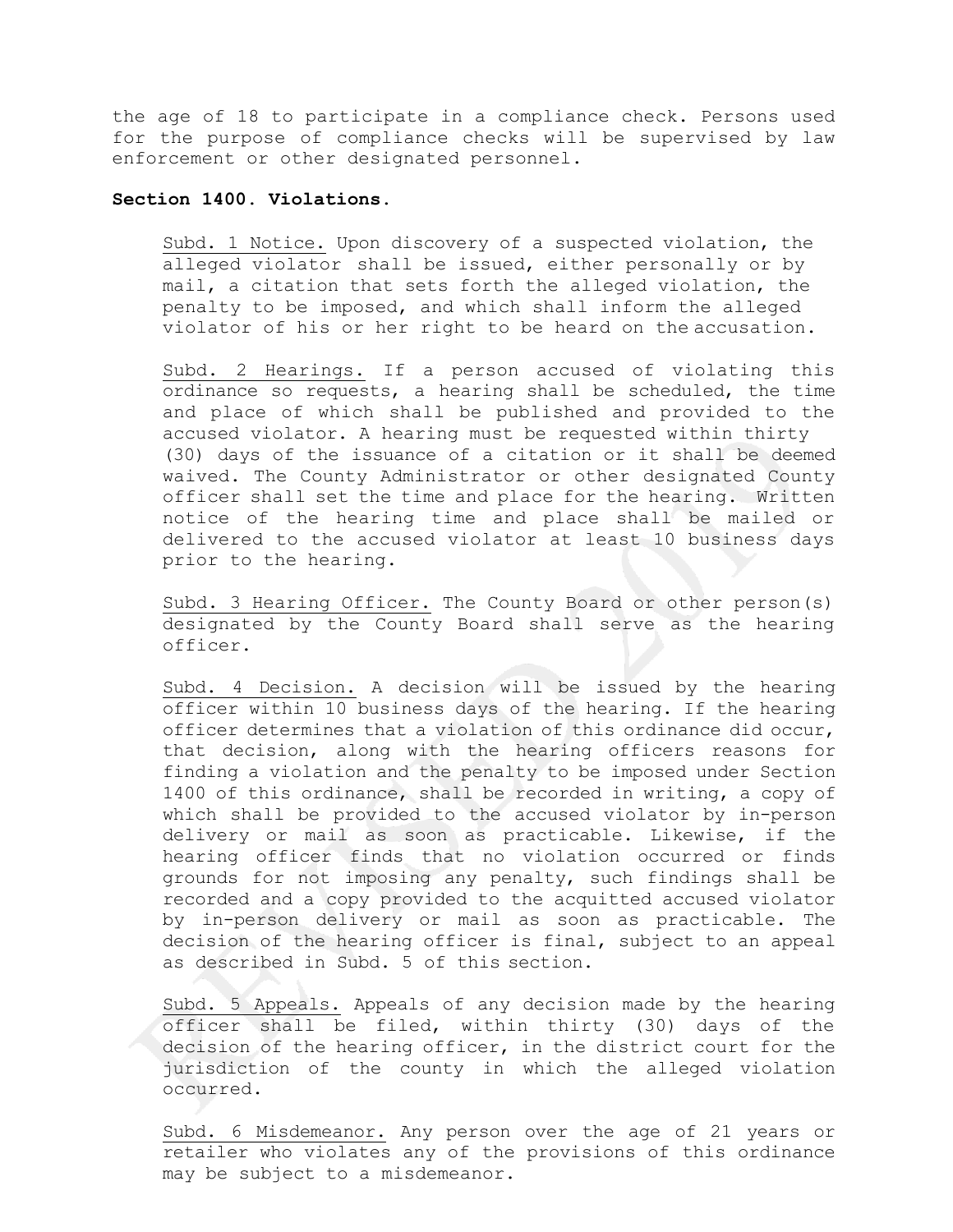Subd. 7 Continued Violation. Each violation, and every day in which a violation occurs or continues, shall constitute a separate offense.

### **Section 1500. Other Prohibited Acts.**

Unless otherwise provided, the following acts shall be violations of this chapter:

Subd. 1 Use of false identification. It shall be a violation of this chapter for any person under the age of 21 to attempt to disguise his or her true age by the use of a false form of identification, whether the identification is that of another person or one on which the age of the person has been modified or tampered with to represent an age older than the actual age of the person.

## **Section 1600. Administrative Penalties.**

Subd. 1 Licensees. Any licensee found to have violated this ordinance, or whose employee shall have violated this ordinance, shall be charged an administrative fine of \$300 for a first violation of this ordinance; \$600 for a second offense at the same licensed premises within a thirty=six month period; and \$1000 for a third or subsequent offense at the same location within a thirty-six month period. In addition, after the third offense, the license shall be suspended for not less than seven days and may be revoked.

Subd. 2 Employees and Other Individuals. Individuals 21 years of age and older found to be in violation of this ordinance shall be charged an administrative fee of \$50.

Subd. 3 Suspension or Revocation. Any violation of this ordinance may be grounds for suspension or revocation of a license. The County Board may attach reasonable conditions to the reinstatement of a suspended or revoked license. There shall be no license fee refund upon suspension or revocation of a license.

Subd. 4 Person under the Age of 21. Persons under the age of 21 who use false identification to purchase or attempt to purchase licensed products shall only be subject noncriminal, non-monetary civil penalties, including tobaccorelated education classes, diversion programs, community services, or another penalty that the county believes will be appropriate and effective. The County Board shall consult with interested parties of the courts, educators, parents, guardians, and the violating person under the age of 21 to determine an appropriate penalty under this section. The penalty may be established by ordinance and amended from time